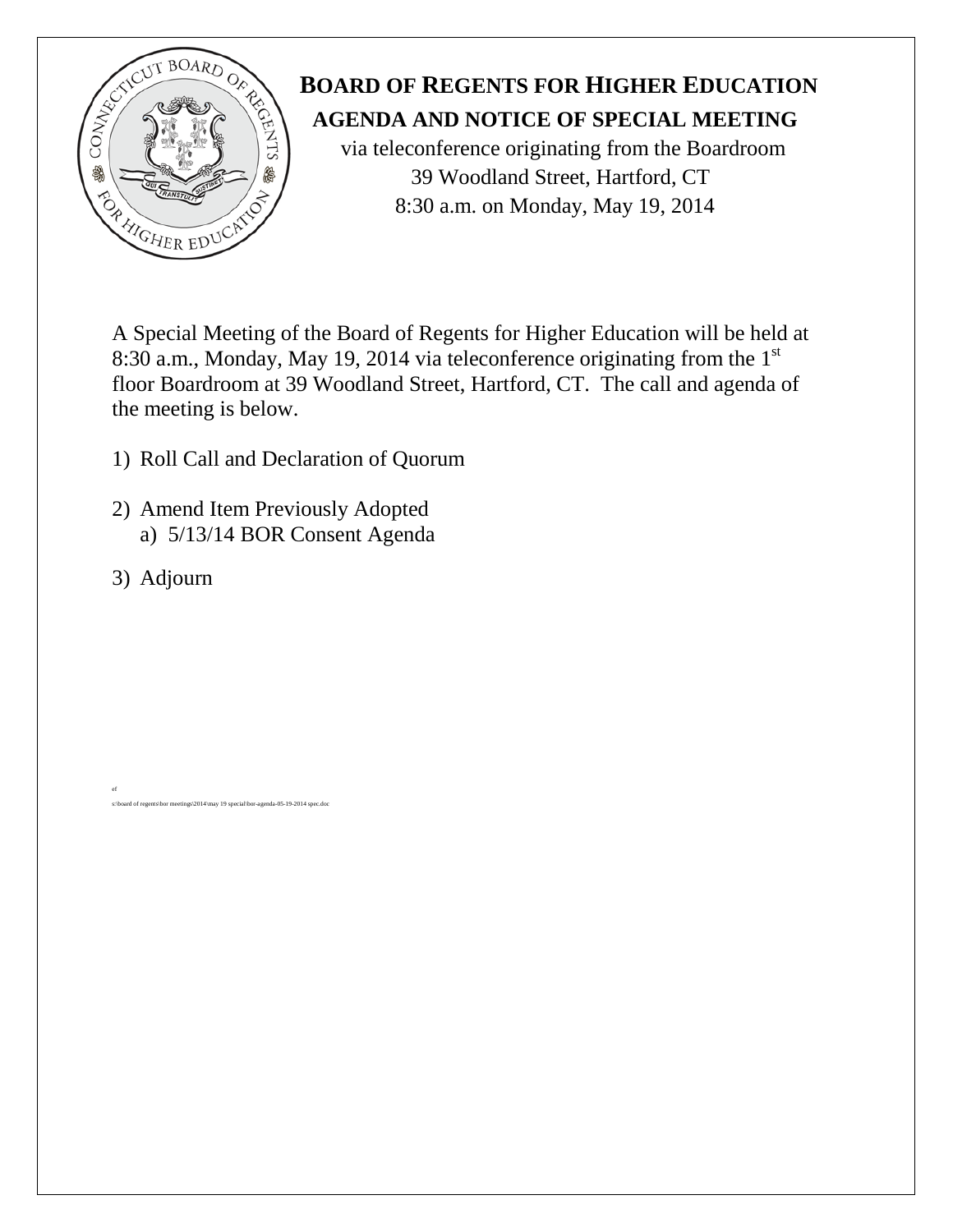# **CT BOARD OF REGENTS FOR HIGHER EDUCATION**

## **RESOLUTION**

#### AMENDMENT OF ITEM PREVIOUSLY ADOPTED

#### May 19, 2014

- WHEREAS, At a meeting of the CT Board of Regents for Higher Education duly held and convened May 13, 2014, at which meeting a duly constituted quorum of the Board was present and acting throughout, the Board adopted, via affirmative vote of the Consent Agenda, promotion and tenure recommendations from the state universities; and
- WHEREAS, As a result of information received immediately following the May 13 Board meeting, BOR President Gregory Gray, on behalf of the Board, has asked Central Connecticut State University (CCSU) President Jack Miller for an immediate and full investigation surrounding the process resulting in the recommendation to promote Dr. Ravi Shankar, an associate professor at CCSU, to the rank of full professor.

NOW THEREFORE, BE IT

RESOLVED, that the Board of Regents for Higher Education amends the affirmative vote taken at the May 13, 2014 full Board meeting adopting the full consent agenda and hereby limits approval to all items contained therein with the exception of Central Connecticut State University's recommendation of promotion for Ravi Shankar, Department of English, listed under Agenda Item 8e, and detailed within CCSU President Miller's memorandum dated 4/23/14 (attached hereto).

A True Copy:

Erin A. Fitzgerald, Secretary CT Board of Regents for Higher Education

\_\_\_\_\_\_\_\_\_\_\_\_\_\_\_\_\_\_\_\_\_\_\_\_\_\_\_\_\_\_\_\_\_\_\_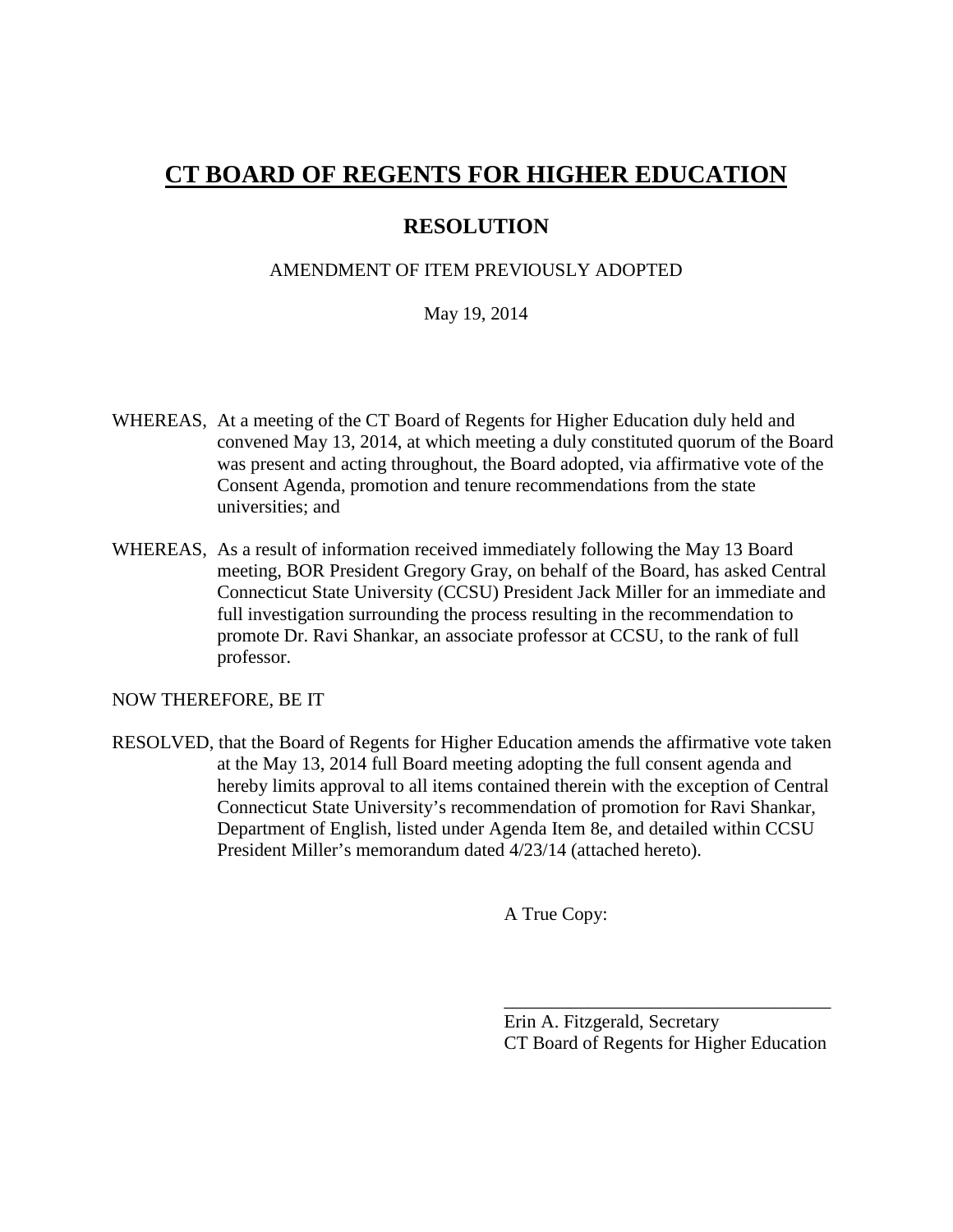

**Central Connecticut State University** 

### MEMORANDUM

#### **Via Facsimile**

| TO: | Dr. Gregory W. Gray                                          |
|-----|--------------------------------------------------------------|
|     | President, Connecticut Board of Regents for Higher Education |

FROM: Jack Miller President, CCSU

nell

DATE: April 23, 2014

#### **Promotion and Tenure SUBJECT:**

I am pleased to present my recommendations for instructional faculty promotion and tenure to be effective with the Academic Year 2014-15:

To Professor

Kathleen Bantley, Criminology and Criminal Justice Charles Button, Geography Mark Evans, Physics and Earth Sciences Mark Jones, History Brian Kershner, Music Aimee Pozorski, English Ravi Shankar, English John Tully, History Zakri Bello, Finance

To Associate Professor Audra King, Philosophy Seunghun Lee, English Jennifer Piatek, Physics and Earth Sciences Jeffrey Thomas, Physics and Earth Sciences **Stacy Christensen, Nursing** Carol Ciotto, Physical Education and Human Performance James French, Teacher Education Kurt Love, Teacher Education Jacob Werblow, Teacher Education Khaled Hammad, Engineering Steven Kirstukas, Engineering Bin Zhou, Engineering